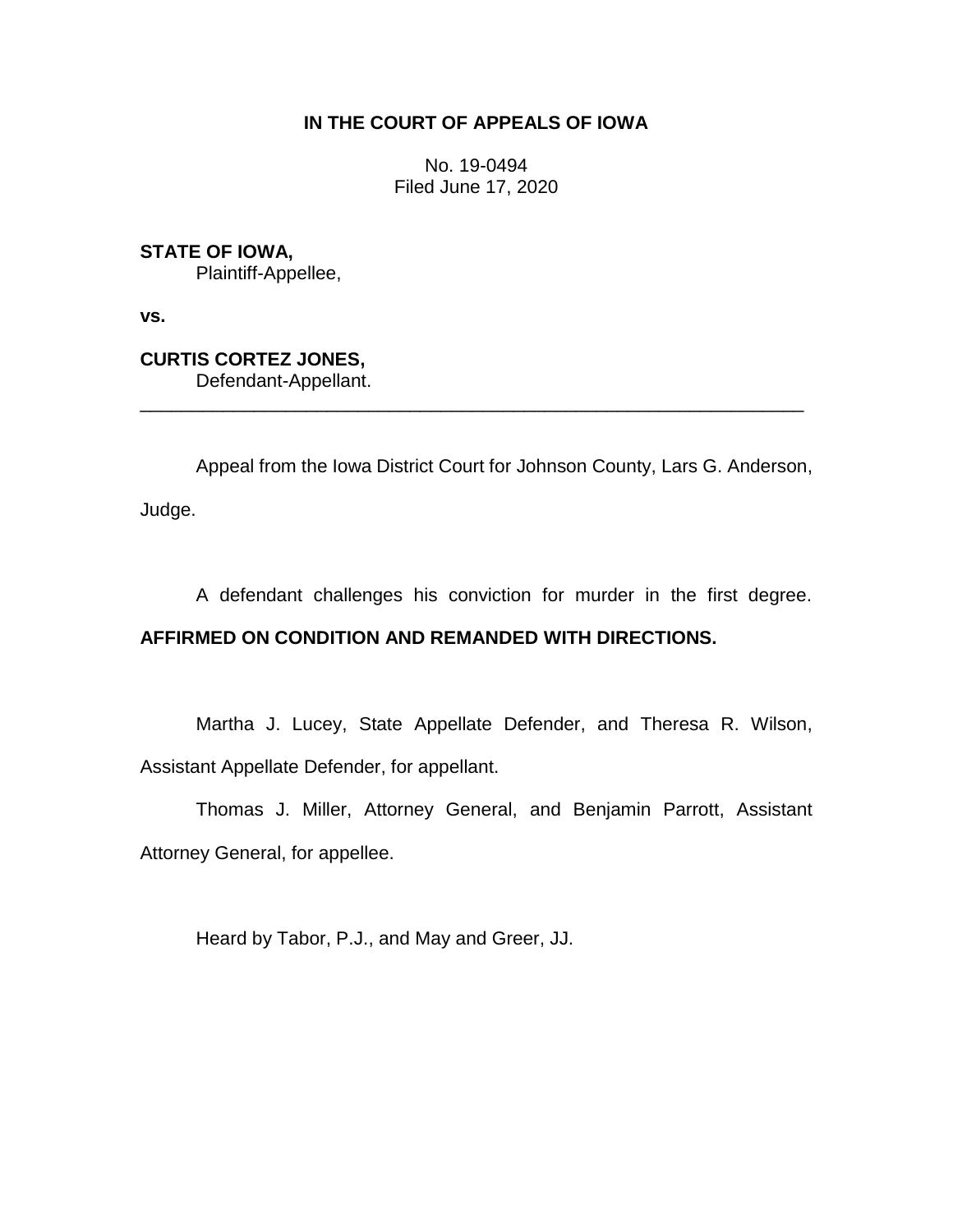#### **TABOR, Presiding Judge.**

Curtis Cortez Jones represented himself at his trial for first-degree murder. The jury found him guilty. He now appeals, claiming the district court did not ensure his waiver of counsel was knowing, voluntary, and intelligent. He also asks for a conditional remand so he can develop his argument that the State violated his Sixth Amendment right to an impartial jury. Viewing the record in its totality, we find the district court's inquiry of Jones was adequate to protect his rights. But we remand his claim that the jury did not represent a fair cross section of the community for further development under new case law from our supreme court.

### **I. Facts and Prior Proceedings**

Jonathan Wieseler's fiancée found his body at the Lederman Bail Bonds office, where he worked. He met an after-hours customer the night of April 22, 2017, but did not come home. Uncharacteristically, Wiesler did not return his fiancée's calls. The next morning, she found him face down on his office floor, shirtless, and covered in blood. She could not find a pulse and called 911. A first responder described the scene as "a gory mess." An autopsy revealed Wieseler had been beaten and shot three times in the head, and his throat was slit.

The night before, a customer called asking for help to bond her sister out of the Johnson County jail. The customer arranged to meet Wieseler at his office. Before the bondsman arrived, she saw a man later identified as Jones. She described him as "antsy" and thought he was trying to enter the building. Jones engaged her in conversation about the amount of her sister's bail and claimed he too was looking for a bondsman. But when Wieseler arrived, Jones left without even making eye contact with him. The customer did not see Jones again.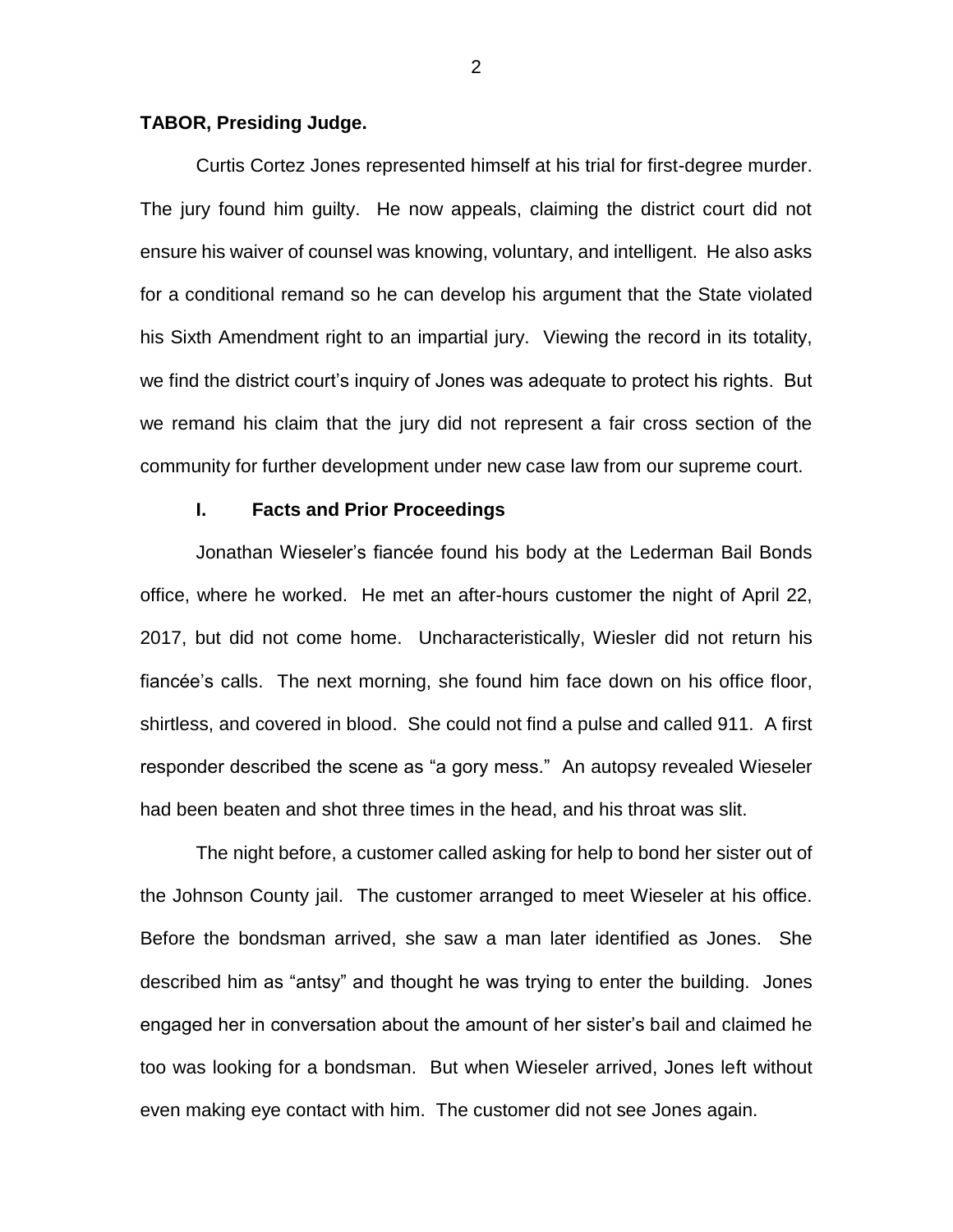Her attention turned to paying Wieseler \$500, ten percent of her sister's \$5000 bond. After satisfying the surety, she and Wieseler went to bail out her sister. The jail's external surveillance cameras captured footage of Wieseler and the two women leaving around 10:15 p.m.<sup>1</sup> As Wieseler reached his parked car, the video showed a man matching Jones's description approach from a vacant lot. The men spoke for a few minutes before walking into the Lederman office. Around 10:30 p.m., as he returned from studying at the library, a university student who lived in an apartment next door saw the man identified as Jones leave the Lederman office. After the murder, Lederman's operations manager discovered \$1300 missing from the office, including the \$500 in cash the customer had deposited with Wieseler to secure her sister's release.

No arrest occurred that spring. But in the summer of 2017, police investigating a car accident in Washington, Iowa, uncovered clues. Inside a totaled Chevy Malibu, investigators found suspected blood and biological material. A swab sent for testing showed contributions from the DNA profiles of both Jones and Wieseler.

It is here that the investigation of Wieseler's killing converges with a second murder in Iowa City. That is, the June 27, 2017 robbery and shooting death of cab driver Ricky Lillie. According to the minutes of testimony, the similarities between the two murders caused investigators to revisit the surveillance video from April

<sup>&</sup>lt;sup>1</sup> The State also offered video from surveillance cameras on area businesses that showed a person matching Jones's description driving his girlfriend's white Chevy Malibu near the jail around 9:30 that night.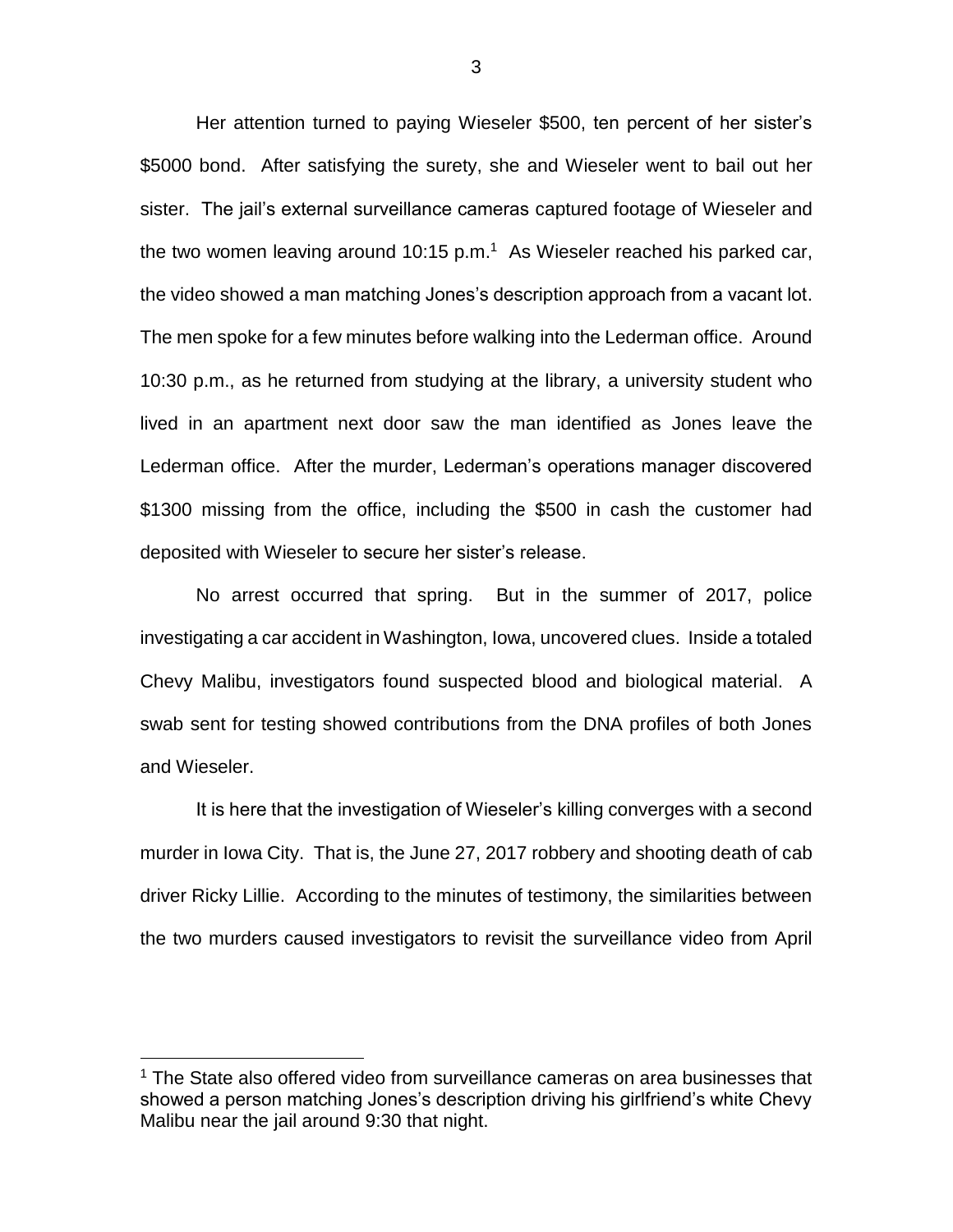22, looking for the Chevy Malibu. In a June 30, 2017 interview, police questioned

Jones about both crimes.

Relevant to Jones's motion to suppress, the district court offered this timeline of the two events:

- $\circ$  June 30, 2017—Jones is arrested on an unrelated theft charge in Mount Pleasant, Iowa. Law enforcement questioned Jones about the murders of both Lillie and Wieseler. At the tail end of the interview, Jones told law enforcement, "Next time you come, bring my lawyer with you" . . . .
- $\circ$  July 20, 2017—Jones is arrested for the death of Ricky Lillie.
- $\circ$  July 21, 2017—Counsel is appointed to represent Jones in [Lillie] case.
- o November 20, 2017—Jones is arrested for the death of Wieseler and charged in this case. He is again interviewed by law enforcement. Counsel is not present.

The district court agreed to suppress statements Jones made after his invocation of the right to counsel.

A limited amount of information appears in this record about Lillie's murder. In response to the defense motion in limine, the State agreed not to discuss that case during this trial on the killing of Wieseler. But the record does include a defense motion for change of venue that mentions "extensive media coverage" related to Jones going to trial on a different murder charge. The motion asks the district court to take judicial notice of the order granting a change of venue to Scott County in the Lillie murder prosecution. The same two attorneys, Douglas Davis and Nekeidra Tucker, represented Jones in the Lillie case. The court transferred venue in this second murder trial to Polk County.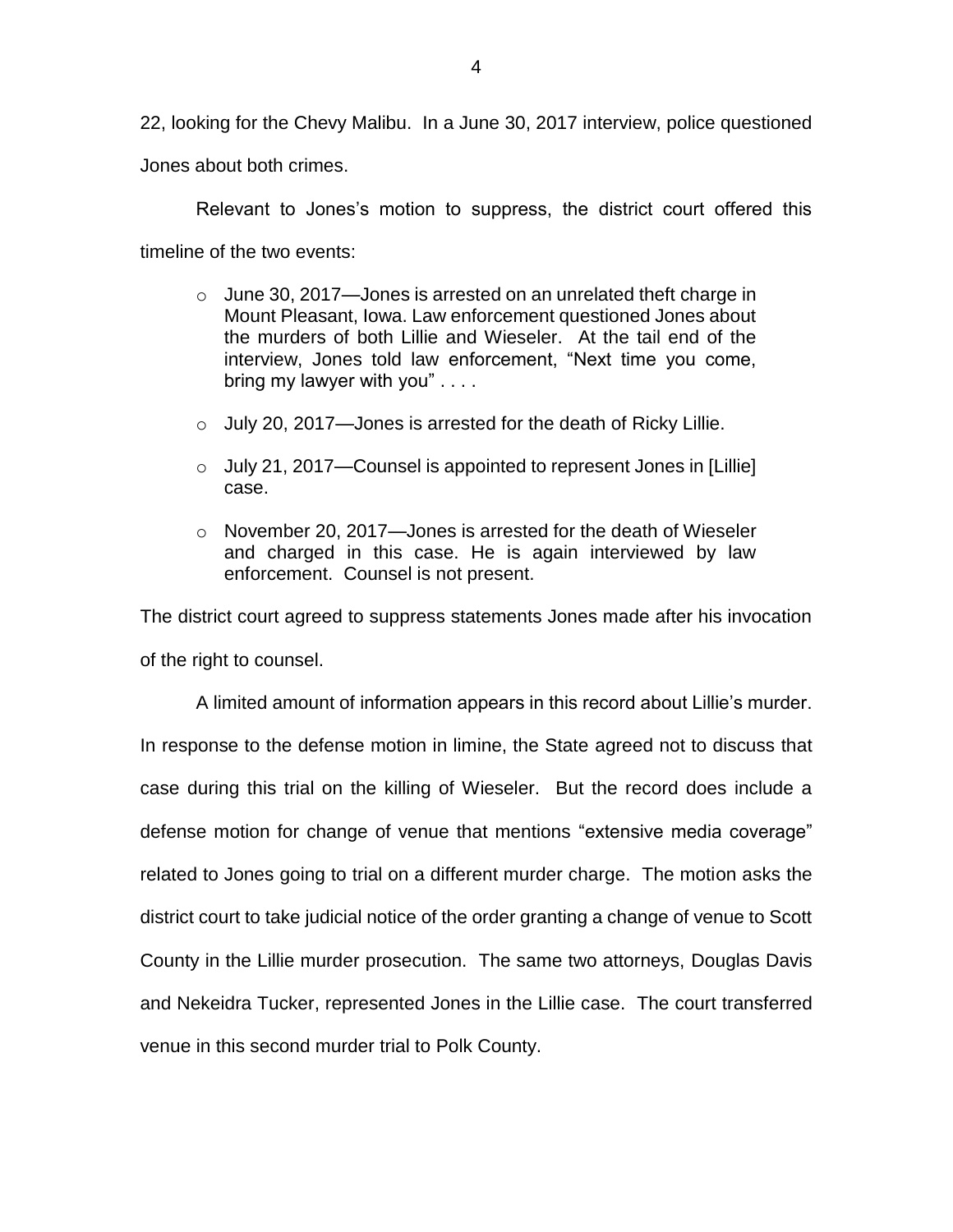Before the January 2019 trial, defense counsel filed a motion asking for "an order requiring necessary remedial measures" to ensure his jury pool represented a fair cross-section of the community, citing *State v. Plain*, 898 N.W.2d 801 (Iowa 2017). The motion sought a "fair and reasonable representation of African American jurors, Hispanic jurors, Asian jurors, and non-White jurors" on Jones's jury venire. The State resisted the *Plain* motion.

In a pretrial hearing, the court addressed the fair-cross-section issue. Attorney Davis asserted Jones's jury pool and panel were not "a fair crossrepresentation" because of the "underrepresentation of the African-American community." Relying on the data, counsel argued there was no reason to believe "there is not some type of systematic exclusion of the African-American group based on those numbers." The court denied the motion.

After jury selection, Attorney Davis informed the court that Jones wished to represent himself. Davis explained Jones wanted "a hybrid representation of sorts" where counsel would continue to provide technical support. But if that wasn't possible, Jones wanted to waive his right to counsel. The district court engaged Jones in a colloquy. The court denied the request for hybrid representation. Jones confirmed he still wanted to represent himself. So the court appointed Davis and Tucker as standby counsel. Jones represented himself through the trial.

The State called more than twenty witnesses. Jones called none. He also decided not to testify in his own defense after the court informed him that the State might be able to impeach him with his recent murder conviction. As he had done in his first trial, Jones asked the court not to submit any lesser-included-offense alternatives to the jury. As the court clarified with Jones, "then the jury only has

5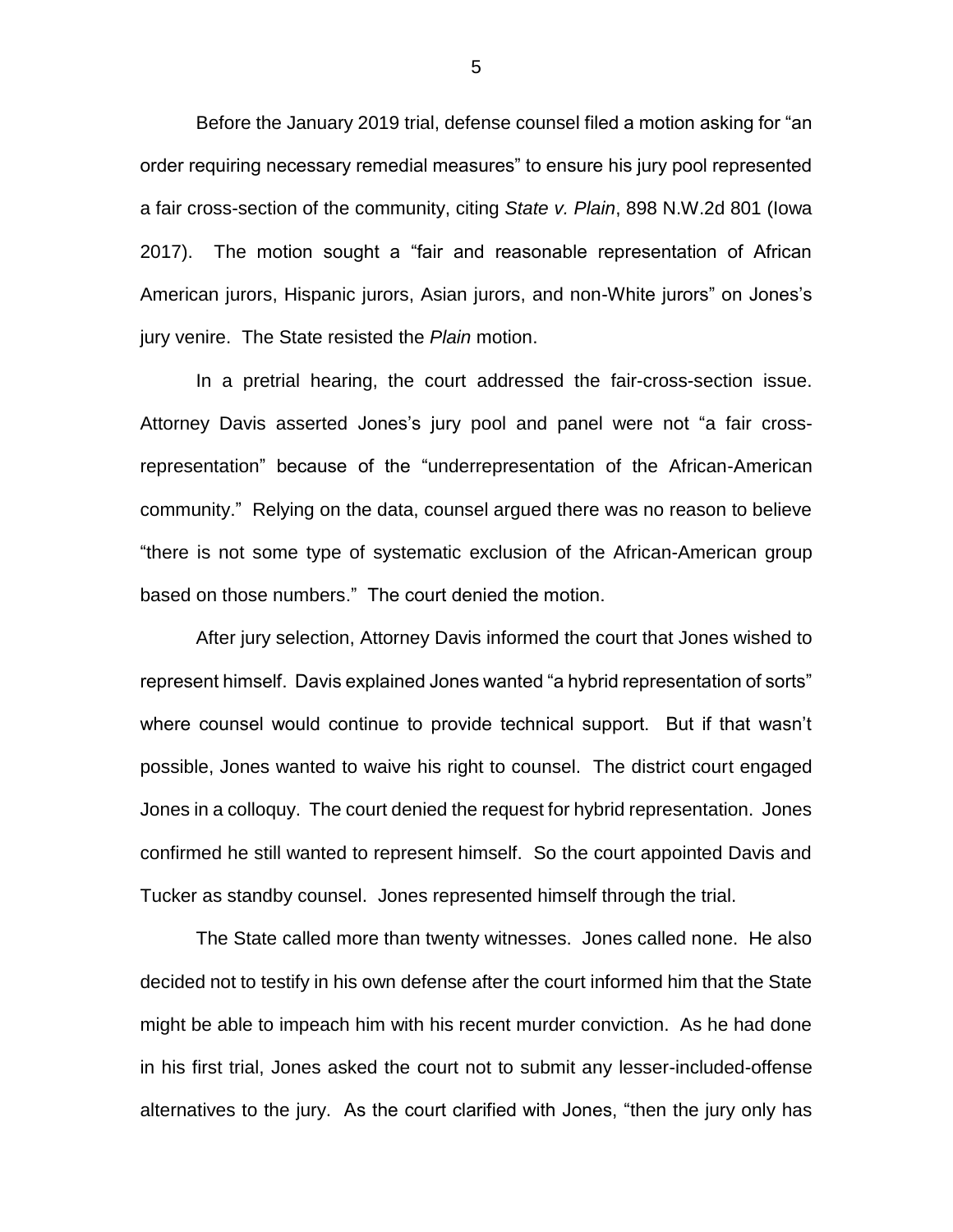one choice and that is to either convict you or acquit you on the charge of Murder in the First Degree." Jones confirmed that he understood the choice. Jones also confirmed he knew a conviction of first-degree murder "carries with it a lifetime in prison without the chance of parole."

The jury found Jones guilty. And the jurors answered two special interrogatories. All twelve jurors believed Jones was guilty of both premeditated murder and felony murder while participating in first-degree robbery.

Jones now appeals. He raises two issues: (1) the adequacy of the court's colloquy on his desire to waive his right to counsel and (2) the treatment of his fair cross-section jury pool claim.

## **II. Scope and Standards of Review**

We review both issues de novo because they implicate the Sixth Amendment. <sup>2</sup> *See Plain*, 898 N.W.2d at 810; *State v. Rater*, 568 N.W.2d 655, 657 (Iowa 1997). For the waiver issue, Jones also relies on article I, section 10 of the lowa Constitution.<sup>3</sup> Because Jones does not argue for a separate analysis under

<sup>2</sup> That amendment guarantees:

In all criminal prosecutions, the accused shall enjoy the right to a speedy and public trial, by an impartial jury of the State and district wherein the crime shall have been committed, which district shall have been previously ascertained by law, and to be informed of the nature and cause of the accusation; to be confronted with the witnesses against him; to have compulsory process for obtaining witnesses in his favor, and to have the Assistance of Counsel for his defence.

U.S. Const. amend. VI.

<sup>3</sup> That section provides:

In all criminal prosecutions, and in cases involving the life, or liberty of an individual the accused shall have a right to a speedy and public trial by an impartial jury; to be informed of the accusation against him, to have a copy of the same when demanded; to be confronted with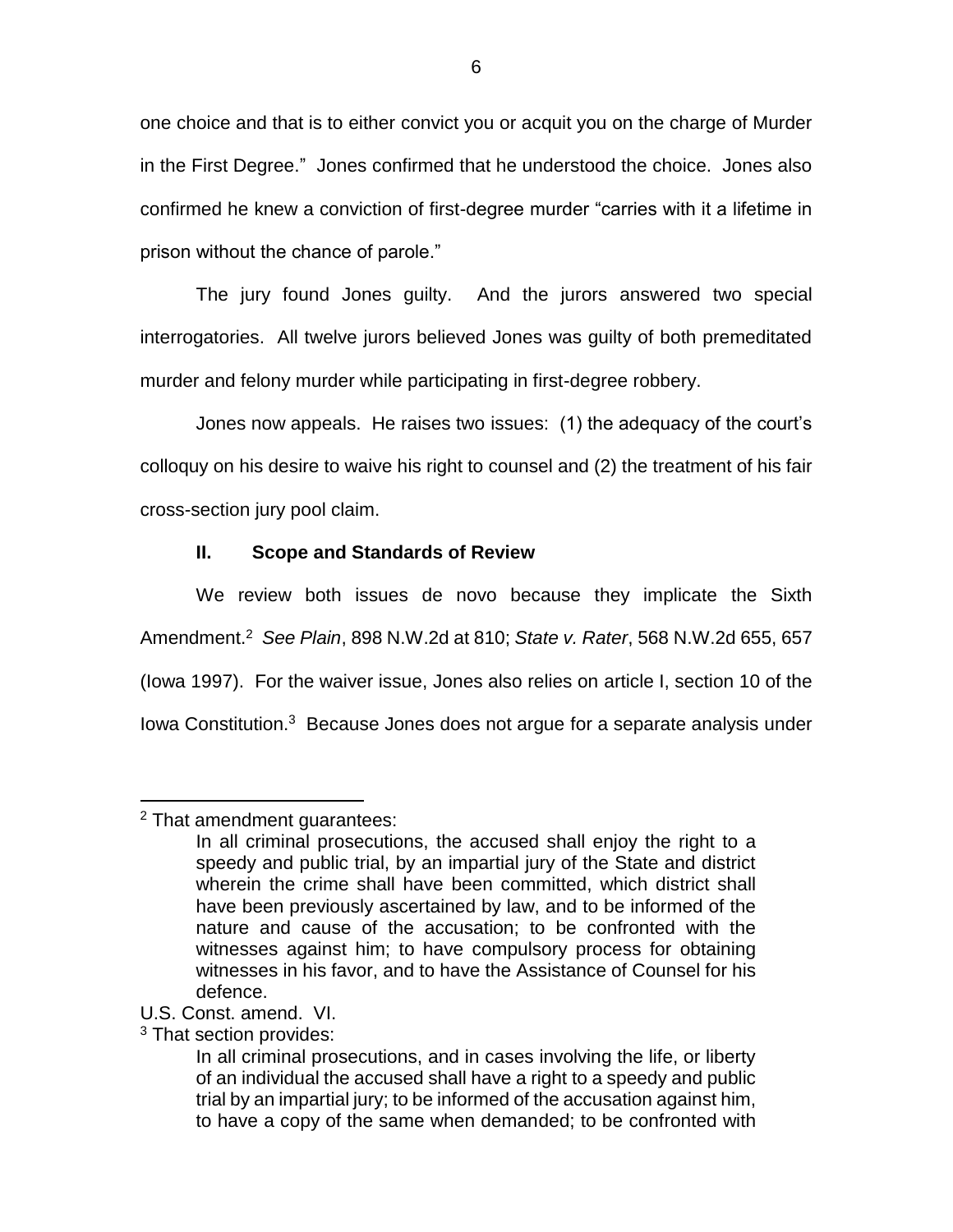the Iowa Constitution, we apply the general federal framework. *See In re Detention of Anderson*, 895 N.W.2d 131, 139 (Iowa 2017) (noting our supreme court nonetheless reserves the right to "apply the federal framework in a different manner").

#### **III. Analysis**

 $\overline{a}$ 

### **A. Did the district court ensure Jones's waiver of counsel was knowing, voluntary, and intelligent?**

When facing a criminal trial, defendants possess both the right to counsel and the right to represent themselves. *See Faretta v. California,* 422 U.S. 806, 807 (1975). The right to counsel remains in effect until the defendant waives it. *Rater*, 568 N.W.2d at 658. In other words, before the right to self-representation attaches, defendants must elect to proceed without counsel by a knowing, intelligent, and voluntary waiver of their right to counsel. *Faretta,* 422 U.S. at 835– 36. A request to proceed without counsel must be clear and unequivocal. *Id.* The State bears the burden to prove a valid waiver. *Rater*, 568 N.W.2d at 660.

No question, Jones made a clear request to proceed without his attorneys. True, he preferred hybrid representation. But when the court declined that arrangement, he did not equivocate in his desire to waive counsel. Jones told the judge, "[A]s far as me representing myself, I'm fully capable of doing that."

After Jones asked to forgo counsel, the district court had a duty to determine whether his waiver was competent and intelligent. *See State v. Cooley*, 608 N.W.2d 9, 15 (Iowa 2000).

the witnesses against him; to have compulsory process for his witnesses; and, to have the assistance of counsel. Iowa Const. art. I, § 10.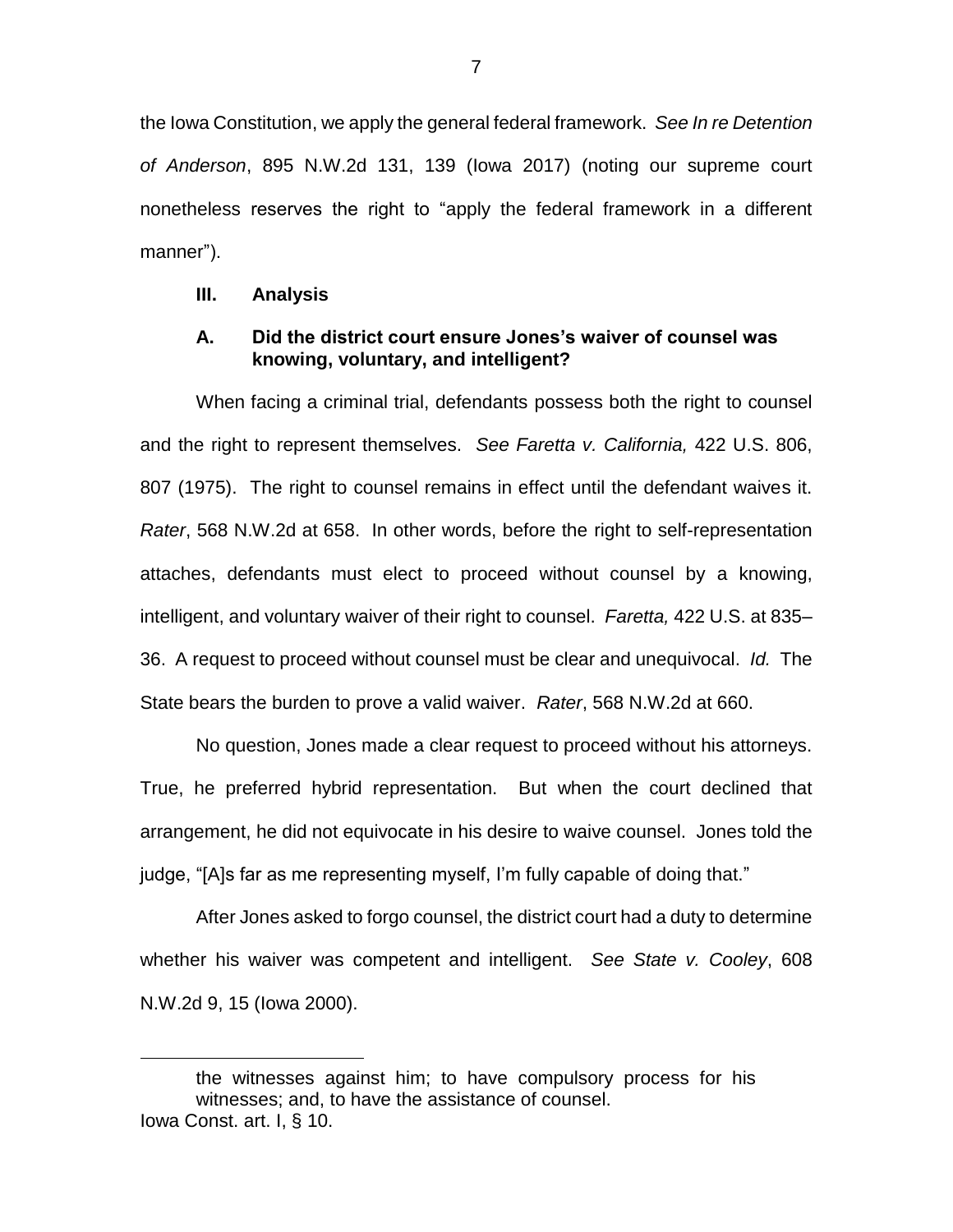To be valid such waiver must be made with an apprehension of the nature of the charges, the statutory offenses included within them, the range of allowable punishments thereunder, possible defenses to the charges and circumstances in mitigation thereof, and all other facts essential to a broad understanding of the whole matter.

*Id.* (citing *Von Moltke v. Gillies*, 332 U.S. 708, 724 (1948)).

The court also had the responsibility to ensure Jones understood the

obstacles inherent in self-representation. *See id.* at 16. Engaging in a so-called

*Faretta* colloquy allows the record to show the accused comprehended the pitfalls

of self-representation and still chose to go ahead. *See State v. Martin*, 608 N.W.2d

445, 450 (Iowa 2000) (citing *Faretta*, 422 U.S. at 835). What does the court need

to ask the defendant? Our supreme court has endorsed the following colloquy:

(1) Have you ever studied law?

(2) Have you ever represented yourself or any other defendant in a criminal action?

(3) You realize, do you not, that you are charged with [firstdegree murder].

(4) You realize, do you not, that if you are found guilty of the crime charged . . . the court could sentence you to [life in prison].

(5) You realize, do you not, that if you represent yourself, you are on your own? I cannot tell you how you should try your case or even advise you as to how to try your case.

(6) Are you familiar with the Rules of Evidence? You realize, do you not, that the Federal Rules of Evidence govern what evidence may or may not be introduced at trial and, in representing yourself, you must abide by those rules?

(7) Are you familiar with the Rules of Criminal Procedure? You realize, do you not, that those rules govern the way in which a criminal action is tried in federal court?

(8) You realize, do you not, that if you decide to take the witness stand, you must present your testimony by asking questions of yourself? You cannot just take the stand and tell your story. You must proceed question by question through your testimony.

(9) I must advise you that in my opinion you would be far better defended by a trained lawyer than you can be by yourself. I think it is unwise of you to try to represent yourself. You are not familiar with the law. You are not familiar with court procedure. You are not familiar with the rules of evidence. I would strongly urge you not to try to represent yourself.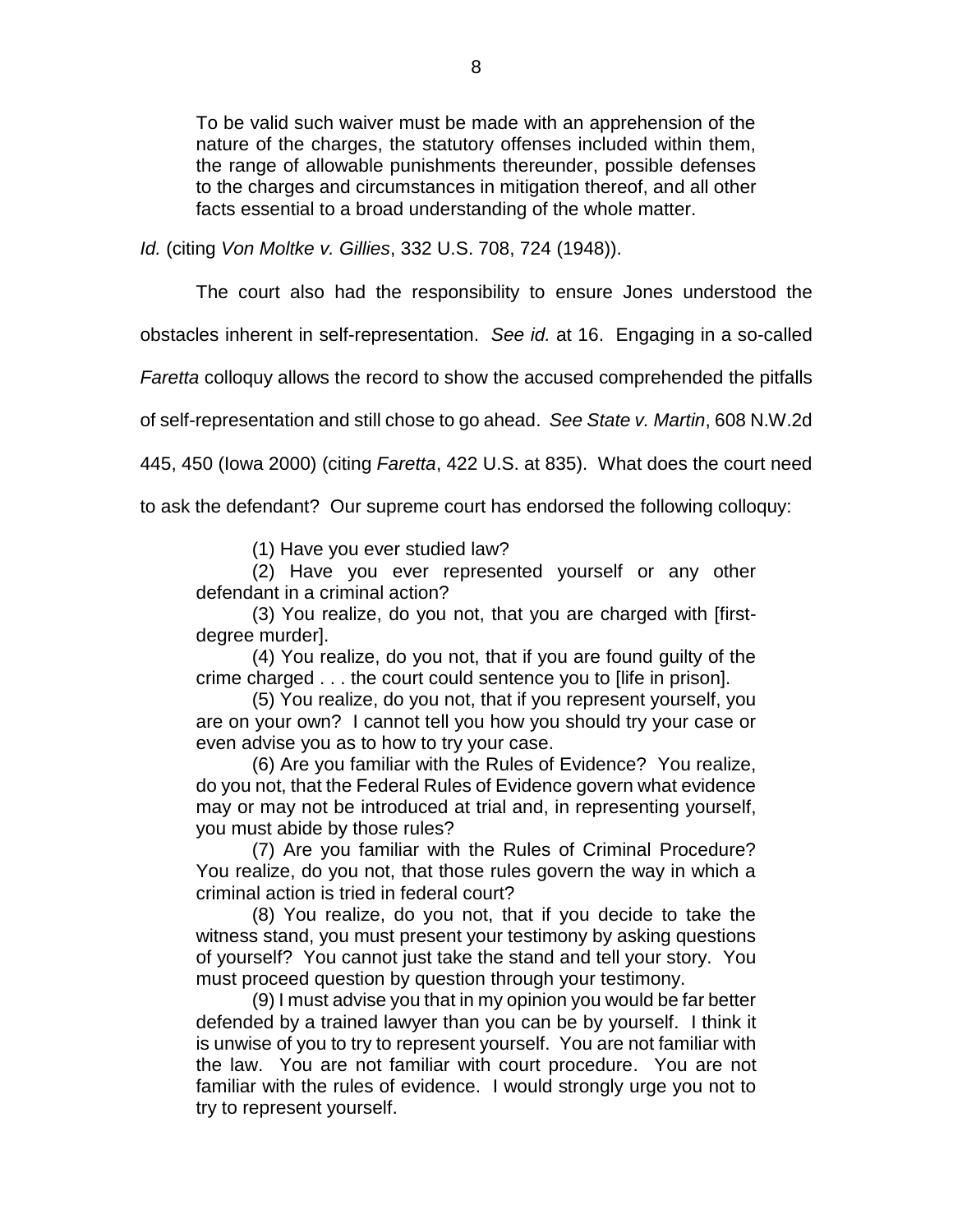(10) Now, in light of the penalty that you might suffer if you are found guilty and in light of all of the difficulties of representing yourself, is it still your desire to represent yourself and to give up your right to be represented by a lawyer?

(11) Is your decision entirely voluntary on your part?

*See id*. at 450 (citing *Spencer v. Ault*, 941 F. Supp. 832, 843–44 (N.D. Iowa 1996)).

This colloquy is a helpful model, but need not be delivered word for word. *See*

*Iowa v. Tovar*, 541 U.S. 77, 88 (2004) (rejecting notion that supreme court has

"prescribed any formula or script to be read to a defendant who states that he

elects to proceed without counsel"); *State v. Spencer*, 519 N.W.2d 357, 360 (Iowa

1994) (explaining Iowa courts "look to the record as a whole to determine whether

the defendant desired to be represented by counsel").

Here, the court engaged Jones in the following exchange:

THE COURT: Mr. Jones, I'm just going to ask you a couple questions and, you know, I'm not denigrating you or anything. These are standard questions I would ask anybody who would want to represent themselves. Sir, have you ever studied law? A: No.

Q: Have you ever, prior to this case or prior to now, ever represented yourself in a criminal action? A: No, I haven't.

Q: All right. And you understand, I believe, fully the charge that you are charged with, murder in the first degree, you understand that if you are convicted of that offense, it carries with it a mandatory life imprisonment? There is also a requirement that you pay \$150,000 in restitution. Do you understand those penalties? A: Yes, I do.

Q: And you realize that if you are representing yourself, either by yourself or in some sort of hybrid arrangement, you are on your own? I can't give you any legal advice as to how you should proceed or how you should try your case. Do you understand that? A: Yes.

Q: And your attorney has indicated that you have some familiarity with the Iowa Rules of Evidence. Do you believe you are familiar with the Iowa Rules of Evidence? A: Yes, I mean, enough to, you know, navigate my way through, I guess.

Q: Well, those rules govern the way—the Iowa Rules of Evidence along with the Iowa Rules of Criminal Procedure govern the way one—how a trial works, and then the Rules of Evidence govern, you know, how evidence is admitted and when evidence may be admitted and when it may not be admitted, and you are on your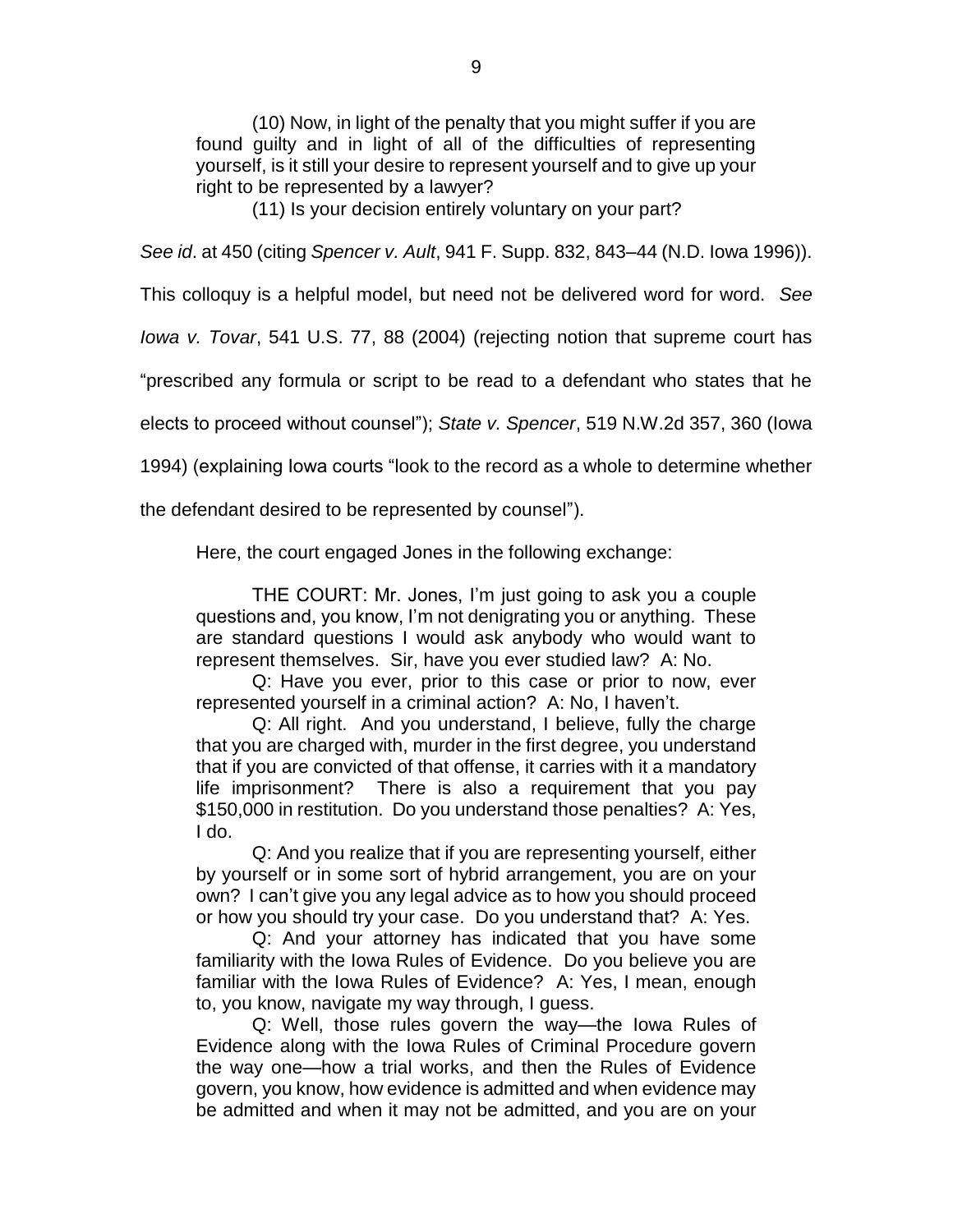own with respect to those so if you don't object to something that could have been objected to, it's coming in. Do you understand that? A: Yes.

Q: The other thing you need to understand if you are representing yourself, either by yourself or in some sort of co-counsel capacity—well, clearly if you are representing yourself, you are not going to be able to complain about anything later on down the road. So if you were convicted and evidence comes in on your watch, not your attorneys', or something happens on your watch, not your attorneys', that you failed to take action on or did take action on but it was the inappropriate action, you are not going to be able to complain about that. Do you understand that? A: Yes.

Q: Also, I'm not sure what decision you are going to make as far as you testifying, but if you—if you are representing yourself and you choose to take the witness stand, you are going to need ask yourself questions. This isn't going to be a situation where you get to get up here and just take the witness stand and, you know, go into a stream of consciousness, but basically you can't get up here and tell your version or tell your story about what happened. You would have to ask yourself questions just like any other witness would be asked questions. Do you understand that? A: Yes.

Q: And also I want to make it clear to you that you would be expected to follow all rules of procedure just as if you were an attorney practicing in court. So, you know, if there is—you are doing something that's objectionable and counsel for the State objects and I sustain that objection, you are going to have to follow through and you know, for example, if you are trying to admit an exhibit and you are not doing it right and they object, then I'm going to sustain that objection, and it's going to be up to you to figure out how to admit whatever exhibit you want to have admitted. Do you understand that? A: Yes.

Q: Mr. Jones, especially with a case of this magnitude—I mean, generally my view for almost every case and especially in a case of this magnitude and with the details and information that I'm aware of, I believe anybody in your situation, and particularly you based on the specifics that I know about in this case, is going to be better defended by a trained lawyer than you would be representing yourself. I think it's unwise and foolish of you to represent yourself. You are not familiar with the law; you are not familiar with the Court procedures; you're not familiar with the Rules of Evidence; and I would strongly urge you to rely on your appointed counsel to represent you.

The district court then asked Jones if, after considering all those issues, he

still wanted to represent himself. Jones answered: "Yes, if I can have my hybrid."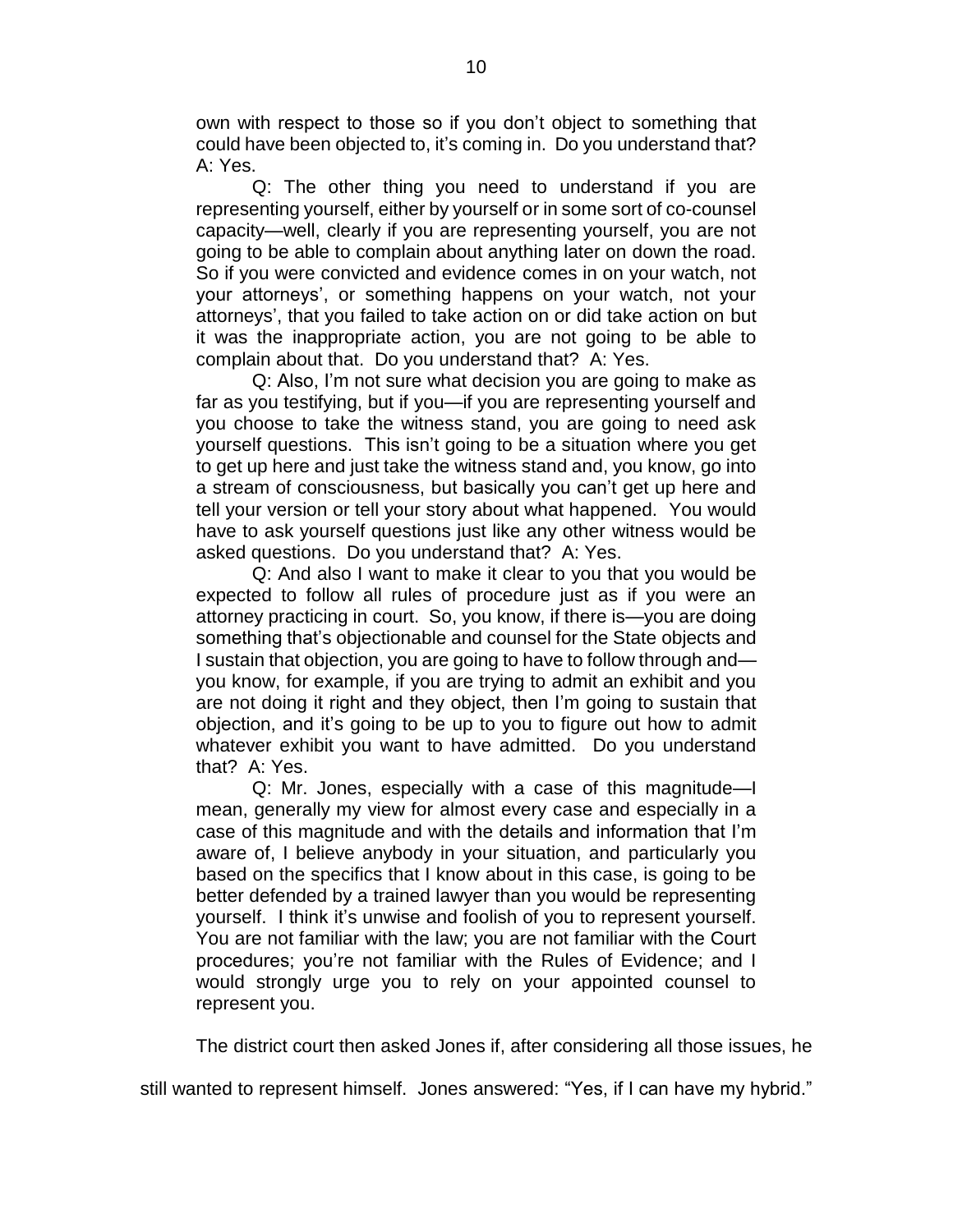After discussions with counsel, the court rejected the request for hybrid counsel. Then the court clarified with Jones that he still wished to represent himself. Jones twice confirmed that he did. The court asked if anybody was pressuring him to waive counsel. Jones said no. The court asked if the decision was voluntary. Jones said yes. The court then accepted Jones's waiver of counsel.

After the first day of testimony, the court made additional record outside the presence of the jury, noting,

[I]t's no secret to those of us here that Mr. Jones, in November, I believe, went through a trial on a similar charge and so he's been sentenced on that charge, and so the fact that he recently went through that trial, obviously is aware of the penalties, what's involved in a trial, that went into my decision—that factored into my decision that his decision to represent himself today was—or proceeding is a knowing and voluntary decision.

On appeal, Jones alleges the district court's colloquy was "deficient in several respects." He lists five omissions: (1) no warning of the unavailability of parole; (2) no mention of possible lesser included offenses; (2) no discussion of possible defenses or mitigating circumstances; (3) no inquiry whether Jones had reviewed the trial information or minutes of testimony or generally about his participation in the development of his case; and (4) no question about the two murder alternatives charged. He also complains the court did not ask if he was under the influence of alcohol or controlled substances, or about any history of mental health conditions. Finally, Jones contends the court should have asked if anyone had made threats or promises to influence his decision.

Out of the gate, the State contends the record leaves no doubt Jones's decision was voluntary. Both Jones and his attorney confirmed nobody pressured Jones to waive counsel. Yet Jones disagrees the record reveals a voluntary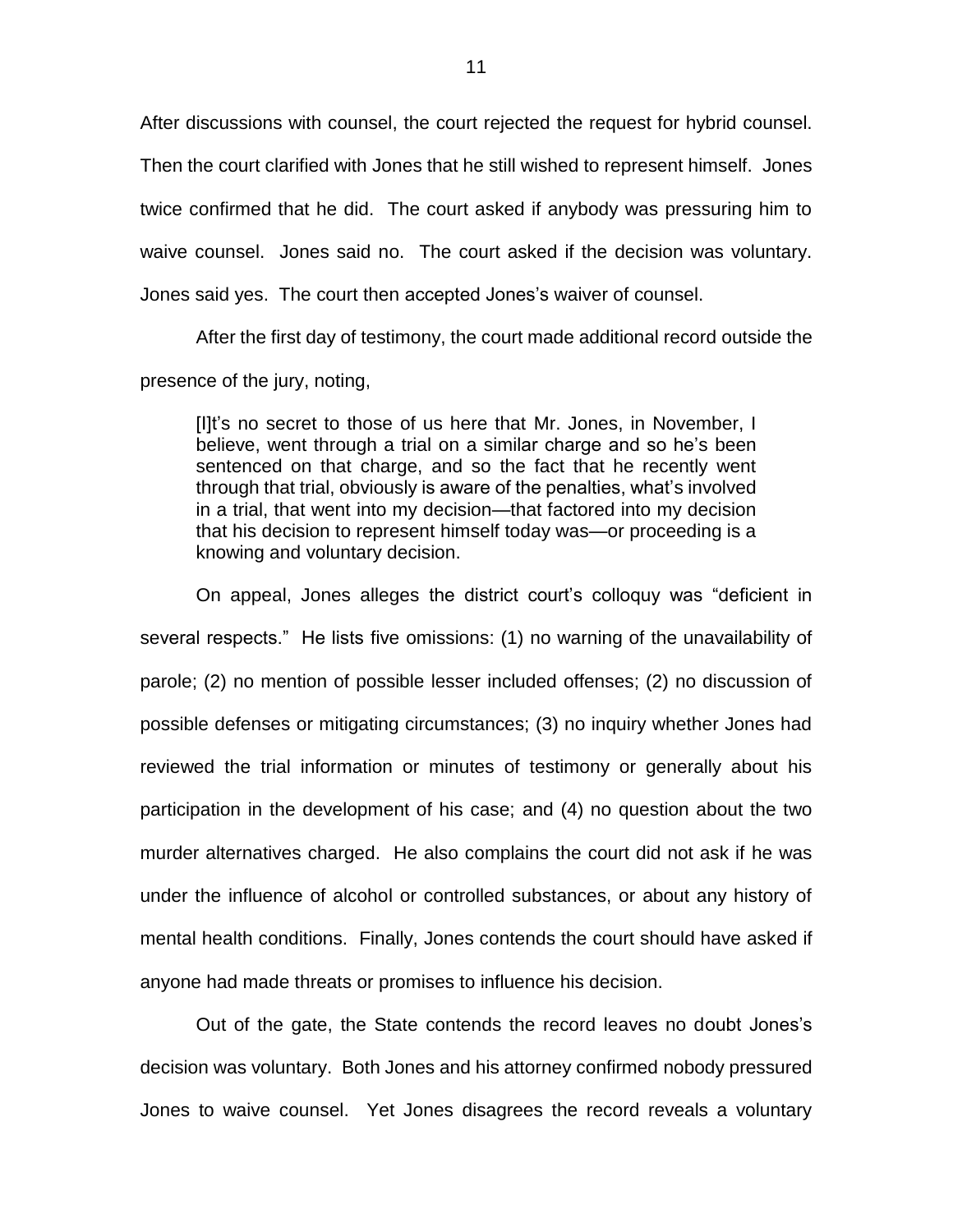waiver. At oral argument, his attorney linked a voluntary election to the thoroughness of the court's inquiry.

We agree the notion of voluntariness is tied to the knowing-and-intelligent standard, though each concept has its own meaning. A waiver inquiry "has two distinct dimensions." *Cf. Berghuis v. Thompkins*, 560 U.S. 370, 382 (2010) (discussing waiver of right to remain silent). It must be "voluntary in the sense that it was the product of a free and deliberate choice rather than intimidation, coercion, or deception." *Id*. And it must be "made with a full awareness of both the nature of the right being abandoned and the consequences of the decision to abandon it." *Id*. at 382–83. A waiver meets the definition of "intelligent" if the defendant "knows what he is doing and his choice is made with eyes open." *Tovar*, 541 U.S. at 88.

As for the first dimension, the record shows Jones decided to proceed without an attorney freely and with no intimidation, coercion, or deception. Attorney Davis dispassionately shared his client's wish to represent himself. And Jones repeatedly confirmed that was his desire. He agreed waiving counsel was his "own voluntary decision."

As for the second dimension of a voluntary waiver, we must decide whether Jones possessed the information necessary to make an intelligent decision. The State cites *Tovar* for the proposition that the necessary information to secure an "intelligent election" depends on "a range of case-specific factors, including the defendant's education or sophistication, the complex or easily grasped nature of the charge, and the stage of the proceeding." 541 U.S. at 88.

Attorney Davis—who just finished representing Jones in the Lillie murder trial—described his client as "knowledgeable and mature enough to make this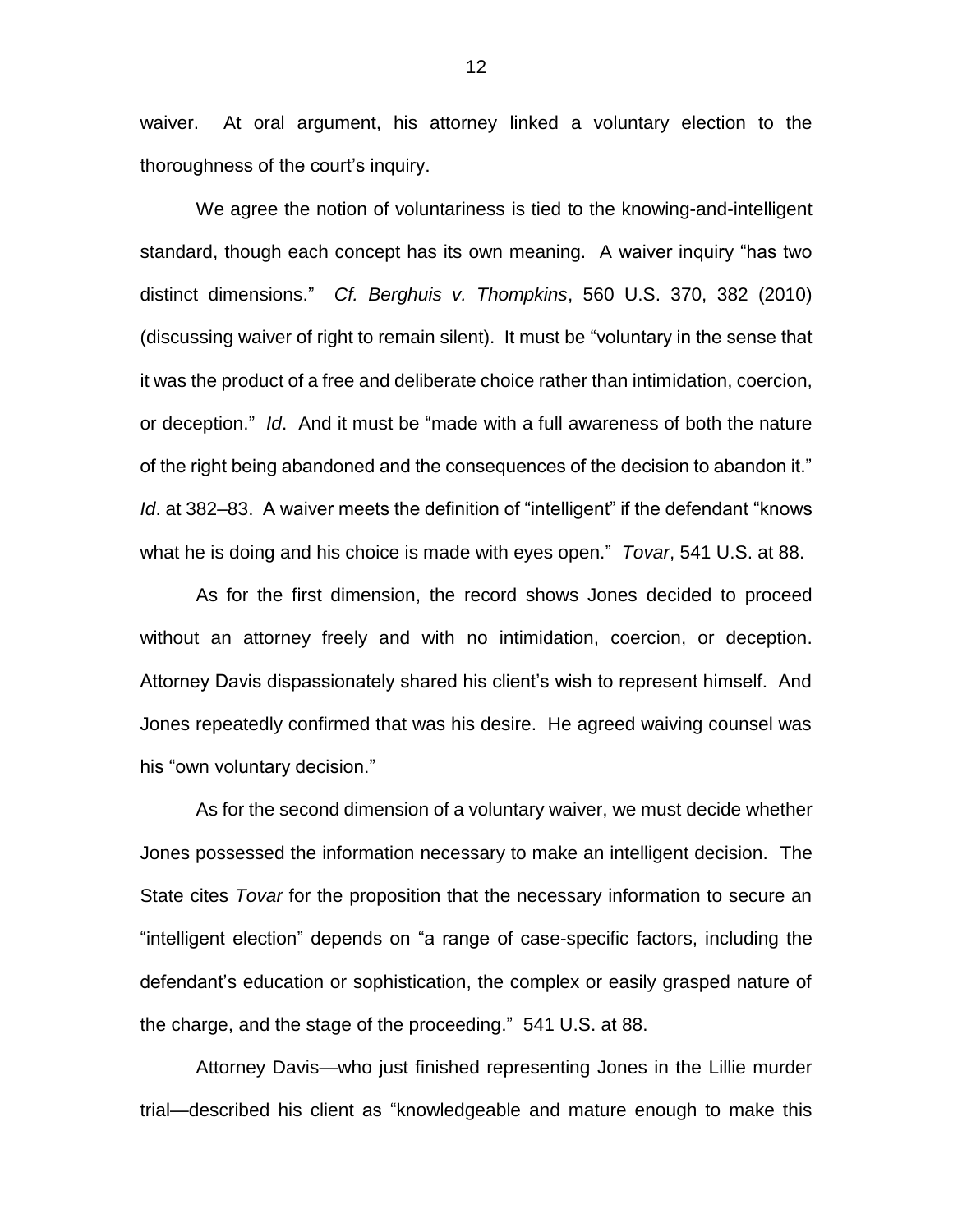decision on his own." Indeed, Jones was forty-two years old at the time of Wieseler trial. He was a high-school graduate. It was evident from his conversation with the judge that he had a solid command of the English language. In the State's view, the "weightiest" factor for us to consider is Jones's recent experience of being tried and convicted for first-degree murder. The State insists that exposure prepared him to be "acutely, uniquely, aware of the nature of the proceedings and the possible punishments."<sup>4</sup>

We realize a defendant's "professed familiarity with the justice system" will not replace an appropriate dialogue with the court about the usefulness of an attorney. *See Cooley*, 608 N.W.2d 16; *see also State v. Stephenson*, 608 N.W.2d 778, 782 (Iowa 2000) (holding "trial court has an absolute duty to indulge the accused in an on the record colloquy"). But here, Jones had the best of both worlds. The district court conducted a thorough give-and-take with Jones, hitting all the high points from the model colloquy commended by our supreme court. The missing information flagged by Jones on appeal was either non-essential or supplied by Jones's experiences.

Let's start with the information about the unavailability of parole. Here, the court told Jones that first-degree murder carried "mandatory life imprisonment."

<sup>&</sup>lt;sup>4</sup> Jones argues that heavy reliance on the first murder case is unwarranted because most of his experience there was not incorporated into this record. As discussed above, the minutes of evidence, the suppression record, the change of venue motion, and the discussion of jury instructions on lesser included offenses all mentioned the Lillie case. And the district court found on the record it was "no secret" to the attorneys that Jones went through a trial on a similar murder charge in November 2018 and was recently sentenced for that offense. We consider these references as part of the totality of circumstances in determining whether the waiver of counsel was knowing, voluntary, and intelligent.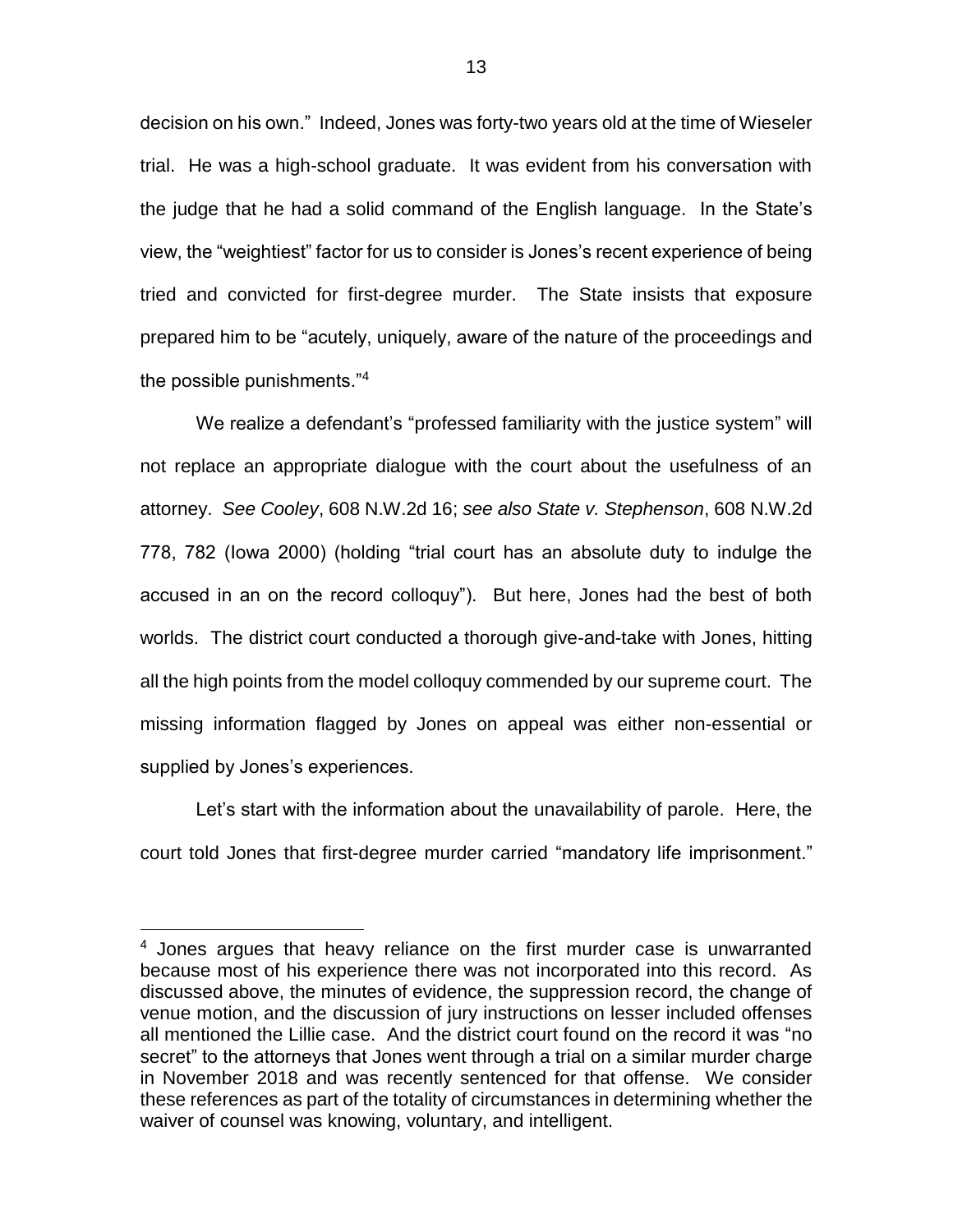We find that adequate to inform Jones of the length of the prison sentence he faced. Granted, it may have been more illuminating to specify that Jones would never be eligible for parole if convicted of first-degree murder. But he had that information from his recent sentencing in the Lillie case.

Turning to the other missing information, Jones cites no authority for the position that a valid waiver of counsel invariably must come with specific warnings about lesser included offenses, possible defenses, elements of the charges, and mitigating circumstances. Federal courts have not enshrined such a list of essential points that trial judges must convey to the accused before accepting a waiver of counsel. *See United States v. Miller*, 728 F.3d 768, 774 (8th Cir. 2013). The Sixth Amendment does not require a "scripted admonishment" before defendants are allowed to represent themselves. *See Tovar*, 541 U.S. at 92. Rather, a valid waiver will depend on the particular facts of each case. *Id*. The record here shows Jones was involved in the development of the case, attending many depositions before asking to proceed without counsel. The record also shows he understood the charges against him and attacked the forensic evidence as his theory of defense. These circumstances do not suggest Jones required additional information to validly waive counsel.

When we look at the entire record, and the comprehensive conversation the district court had with Jones, we find the court properly determined Jones's waiver of his right to counsel was knowing, voluntary, and intelligent. *See State v. Hartsfield*, No. 00-1686, 2002 WL 21933, at \*2 (Iowa Ct. App. Jan. 9, 2002) ("The record is clear the court carefully followed the inquiry that our supreme court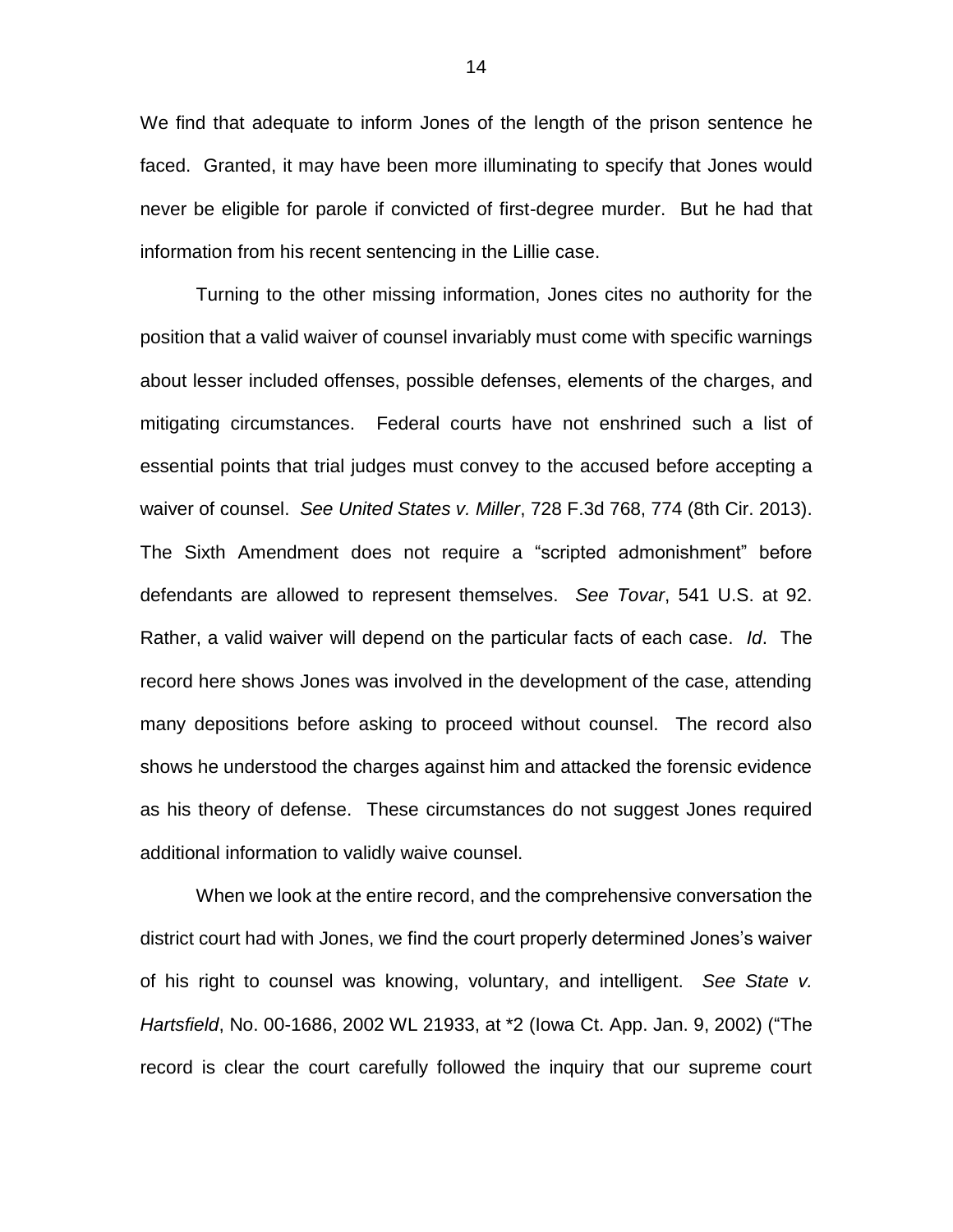recommended when faced with a defendant who wishes to proceed pro se."). We decline to reverse on this issue.

## **B. Is Jones entitled to a remand to have the district court reconsider his** *Plain* **motion under more recent case law?**

The Sixth Amendment guarantees an impartial jury drawn from a fair crosssection of the community. *Taylor v. Louisiana*, 419 U.S. 522, 530 (1975). To establish a prima facie violation of that right, an accused must present sufficient evidence to meet a three-part test:

(1) that the group alleged to be excluded is a ''distinctive'' group in the community; (2) that the representation of this group in venires from which juries are selected is not fair and reasonable in relation to the number of such persons in the community; and (3) that this underrepresentation is due to systematic exclusion of the group in the jury-selection process.

*Duren v. Missouri*, 439 U.S. 357, 364 (1979); *Plain*, 898 N.W.2d at 821–22

(holding modified by *State v. Lilly*, 930 N.W.2d 293 (Iowa 2019)).

In January 2019, Jones filed a motion citing *Plain*. Addressing the first *Duren* prong, the motion anticipated underrepresentation "of African Americans, Hispanics, and non-Whites" in his jury pool. On the second prong, the motion recognized that *Plain* examined underrepresentation through three metrics: absolute disparity, comparative disparity, and standard deviation (also called a Zscore). 898 N.W.2d at 822. On the third prong, the motion alleged that systematic exclusion could be shown by a pattern of unfair underrepresentation. Attached to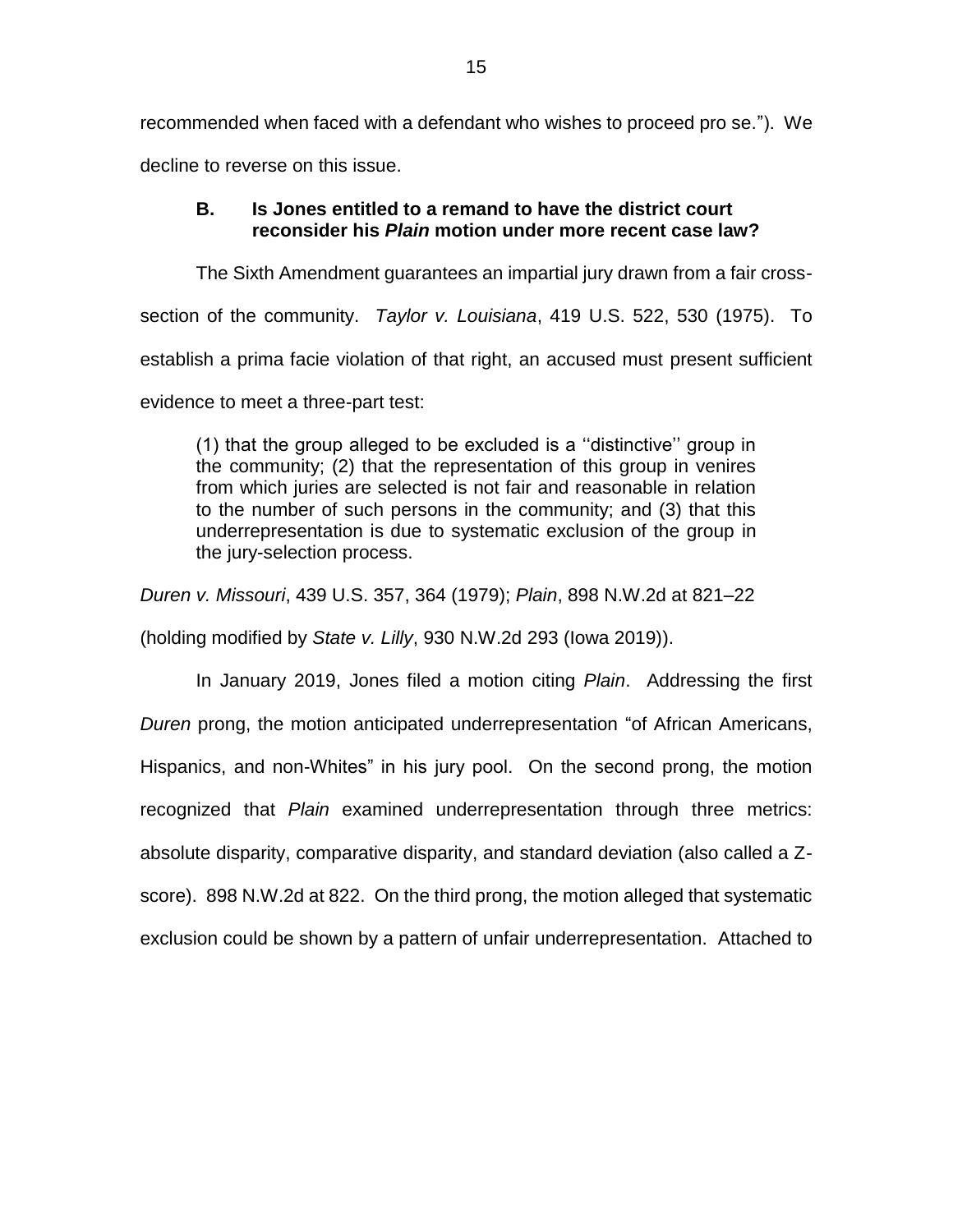the motion was an exhibit describing jury pool data for Polk County from May through November 2018. The motion relied only on the Sixth Amendment.<sup>5</sup>

The district court heard arguments on the *Plain* motion before jury selection. The parties agreed the court could consider an updated exhibit that included specific information about the pool and panel here.<sup>6</sup> After reviewing that data, the district court denied the *Plain* motion. The court reasoned that the statistics were based on questionnaires where about one-third of the potential jurors declined to identify their race. Without that information, the court could not find either an unfair representation or a systematic exclusion.

On appeal, Jones stresses he did not have the benefit of our supreme court's refinements to *Plain*—announced in a trio of cases issued in May 2019. *See Lilly*, 930 N.W.2d at 304–08; *State v. Veal*, 930 N.W.2d 319 (Iowa 2019); *State v. Williams*, 929 N.W.2d 621(Iowa 2019). In *Lilly*, the court held neither absolute disparity nor comparative disparity is an accepted statistical method for determining whether minority representation is "fair and reasonable in relation to the number of such persons in the community." 903 N.W.2d at 302. Instead, *Lilly* held the standard-deviation method is appropriate. *Id. Lilly* further decided the threshold for a state constitutional claim under the second *Duren* prong should be one standard deviation from the norm. *Id*. at 304. "[I]n other words, the percentage

<sup>5</sup> In Lilly, the defendant "brought his challenge under both the Sixth Amendment and article I, section 10 of the Iowa Constitution, which like the Sixth Amendment provides a right to trial before 'an impartial jury.'" 930 N.W.2d at 300.

<sup>&</sup>lt;sup>6</sup> By statutory definitions, "pool" refers to the jurors summoned to the courthouse for a particular time; "panel" refers to the jurors summoned to a particular courtroom to serve, potentially, on a jury for a specific trial. *See* Iowa Code § 607A.3(7), (9); *Lilly*, 930 N.W.2d at 299 n.2.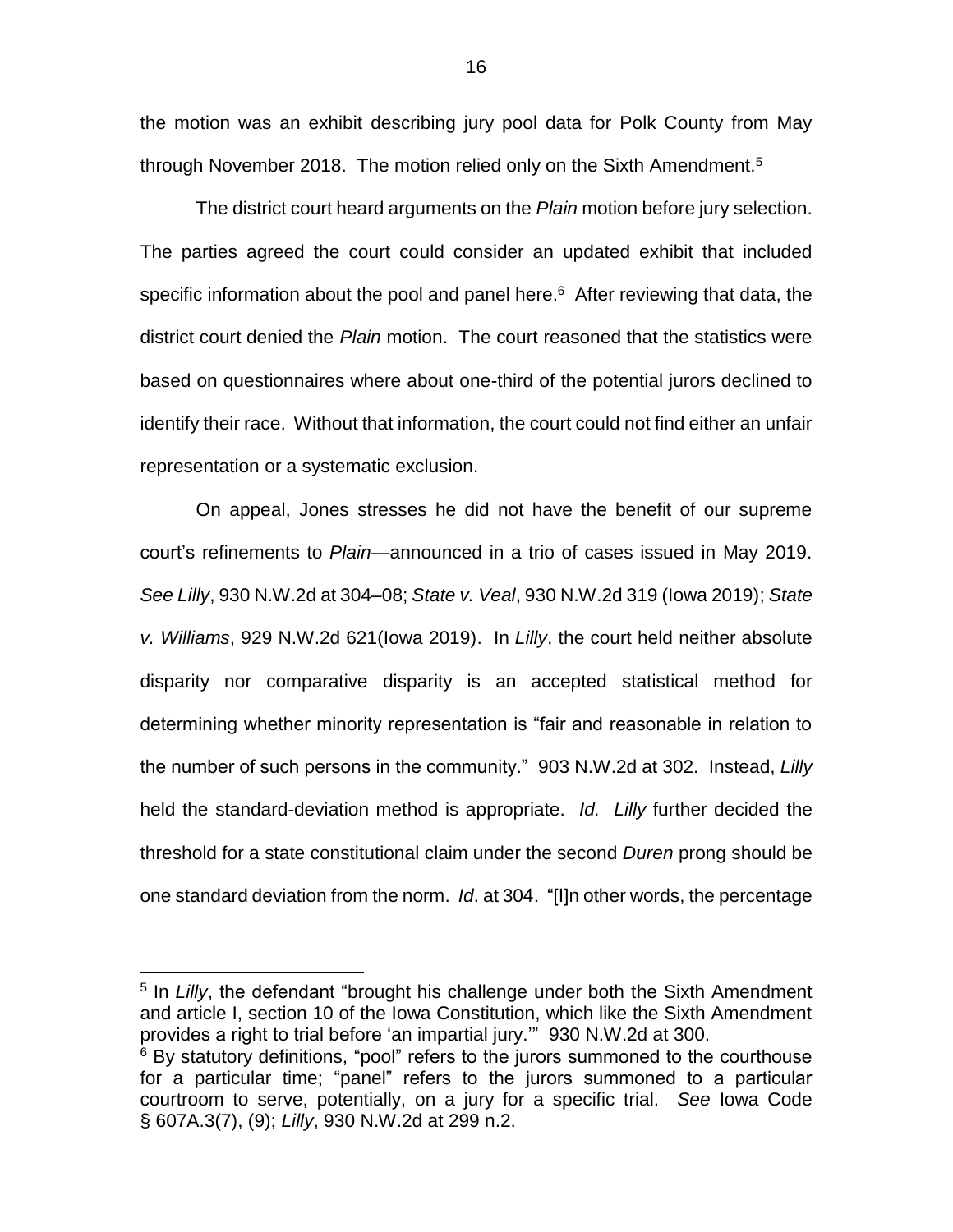of the group in the jury pool must be one standard deviation or more below its percentage in the overall population of eligible jurors." *Id*. The court explained that one standard deviation meant "the probability would be 16% that the departure is a random event and 84% that it is not." *Id*. Recognizing that one standard deviation was "less than the two standard deviations customarily employed to measure statistical significance," the court emphasized "the defendant still must trace the disparity to some practice or practices" under *Duren*'s third prong. *Id. Lilly* also held the data for the second *Duren* prong should be adjusted to reflect the population in a community that "would actually be eligible for jury service." *Id.* at 304–05.

In the other two cases, the supreme court applied *Lilly*'s holding with modifications to Sixth Amendment fair-cross-section claims and further discussed the application of *Plain* to such claims. *Veal*, 930 N.W.2d at 328–30, 328 n.5; *Williams*, 929 N.W.2d at 629–30, 629 n.1. In all three cases, the supreme court remanded for the district court to consider the fair cross-section claims under the modifications to *Plain*.

Tracking those outcomes, Jones argues his case should be remanded so he may have a chance to "prove up his claim of systematic exclusion" under *Lilly*, *Veal*, and *Williams*. Jones asserted the updated data for African Americans in the pool and panel for his case showed more than one standard deviation from the mean (specifically Z-scores of -1.225 for the pool and -1.066 for the panel).

In response, the State contends those deviations are not enough to satisfy the Sixth Amendment. *See Veal*, 930 N.W.2d at 329 ("We are not persuaded that one standard deviation would be enough to establish the underrepresentation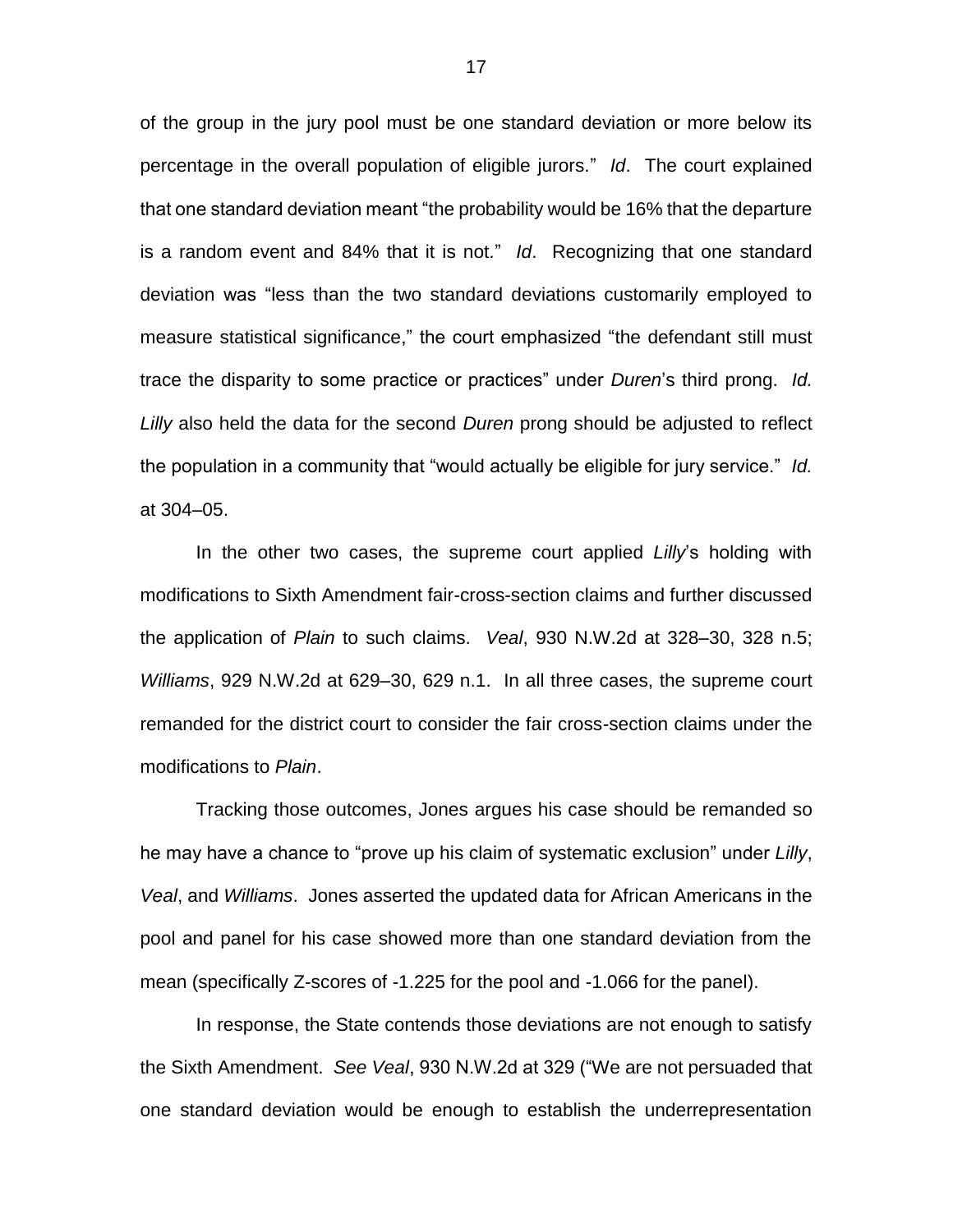prong for federal constitutional purposes."). As the State points out, Jones preserved only the federal constitutional claim. The State insists Jones has not explained how he could show the necessary downward variance of two standard deviations to meet federal standards for *Duren*'s second prong. *See id*. The State also argues Jones has failed to offer anything beyond statistics to show systematic exclusion under the third prong.

In his reply brief, Jones acknowledges he is hamstrung by not raising a state constitutional claim in the district court. Even so, he believes a remand is appropriate so he can develop "an additional record" now that our supreme court has clarified the required analysis. *See Veal*, 930 N.W.2d at 330; *Williams*, 929 N.W.2d at 630. At oral argument, defense counsel pointed to the updated statistics for Polk County jury pools in the category of non-whites, which showed Z-scores of -3.53 for the pool and -3.46 for the panel. Counsel urged a claim based on those statistics may be developed on remand.

Like the supreme court in *Veal* and *Williams*, our court has affirmed on condition and remanded to give a defendant the opportunity "to develop his arguments that his constitutional right to an impartial jury was violated." *See State v. Shaw*, No. 18-0421, 2019 WL 5780884, at \*4 (Iowa Ct. App. 2019). To be consistent, we follow the same path here. On remand, Jones needs to show not only a lack of fair and reasonable representation in the jury pool, but also systematic exclusion.<sup>7</sup> *See Veal*, 930 N.W.2d at 330 (noting third prong of

<sup>&</sup>lt;sup>7</sup> While Jones sought "an order requiring necessary remedial measures" to ensure his jury pool represented a fair cross-section of the community, he offered no suggestions to achieve that result.